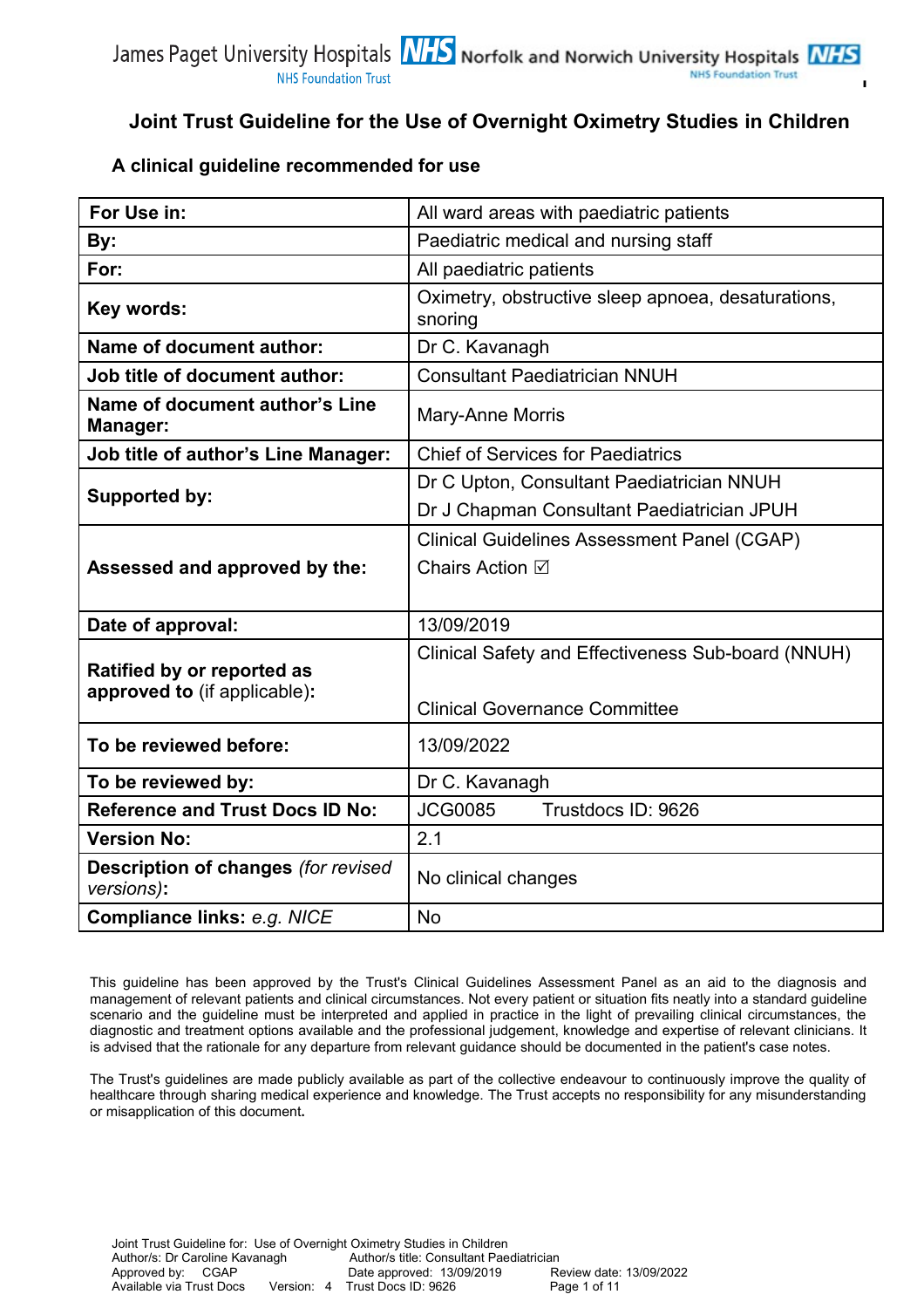### **Quick reference guideline**

Sleep disordered breathing is a common and serious cause of morbidity during childhood.

Obstructive sleep apnoea syndrome (OSAS) is a potentially very serious condition if undiagnosed in children. Mild to moderate OSAS can lead to daytime somnolence, behavioural problems and sleep disturbances. If severe, OSAS can lead to pulmonary hypertension and ultimately death.

All children who are at risk of obstructive sleep apnoea for whatever cause should as a minimum have an overnight oximetry study looking for desaturations during sleep.

Children who are at increased risk of developing this condition include;

- Obese children
- Children with facial abnormalities
- Children with large tonsils and adenoids.

The request for an oximetry study can be made by any health professional if there is a history suggestive of obstructive sleep apnoea. The referral letter should be approved by one of the respiratory paediatric nurses. They will contact the parents, instruct them in the use of the pulse oximeter and issue the oximetry machine. They will download the completed study for the Respiratory paediatrician to assess. Once assessed, a report is produced and a letter sent to the referring health professional.

#### **Objective**

To provide guidance on the referral and investigation of possible obstructive sleep apnoea in children with snoring or other causes of upper airway obstruction.

To provide a pathway of care for both children referred via ENT and those from other sources.

Furthermore, this guideline advises the action to take when a child is at risk of acute physiological deterioration.

#### **Rationale**

Primary sleep-related pathology may directly cause daytime symptoms, and only through treatment of the sleep disorder is resolution possible. Sleep related pathology may be a co-morbid condition contributing to daytime symptomatology and through treatment of the sleep related pathology the patient can become more responsive to treatment of co-existing disorders.

There is a spectrum of obstructive sleep disordered breathing from persistent primary snoring to the frank intermittent occlusion seen in obstructive sleep apnoea syndrome. Obstructive sleep apnoea is characterised by recurrent episodes of partial or complete airway obstruction resulting in hypoxaemia, hypercapnia and/or respiratory arousal.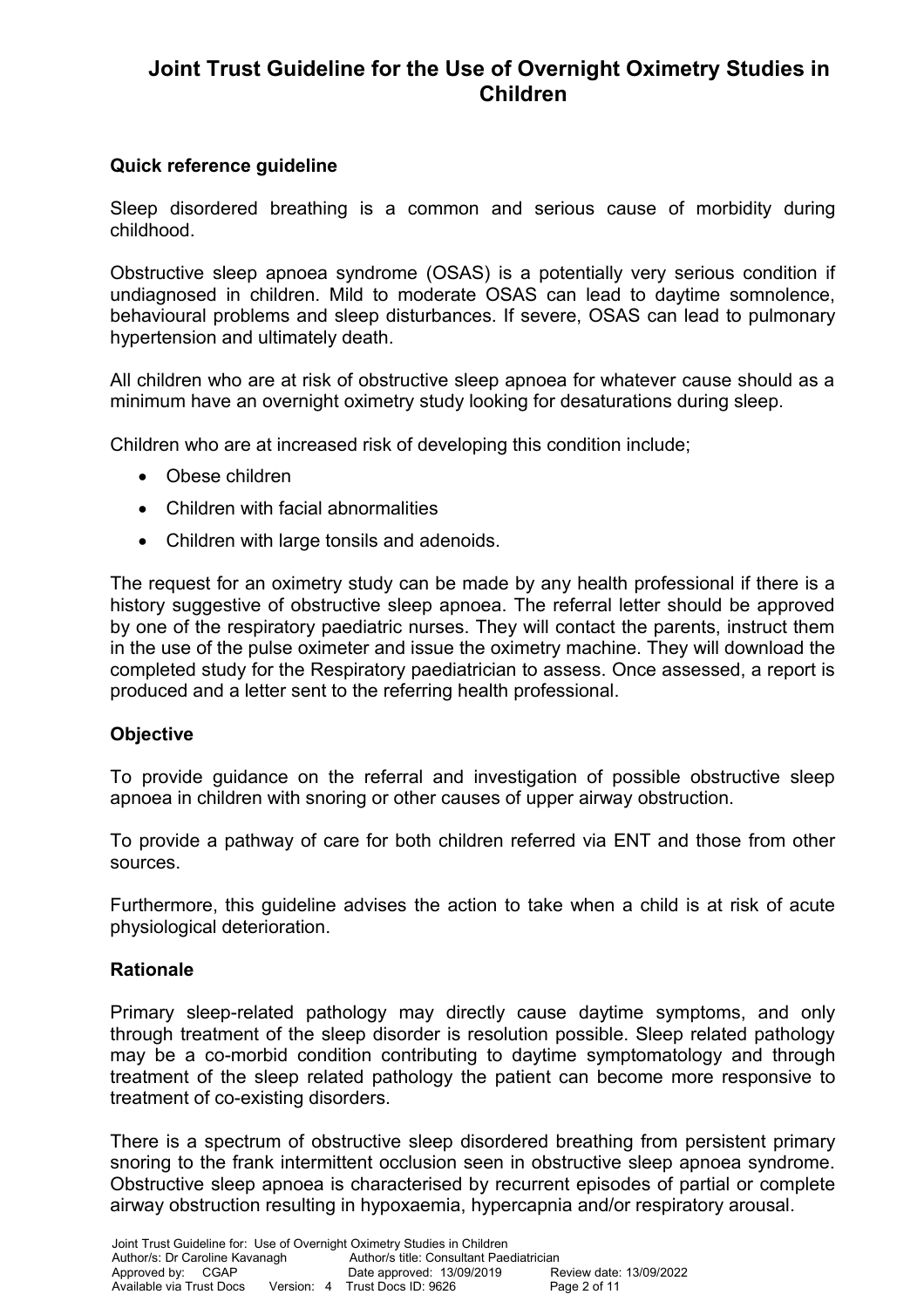The upper airway resistance syndrome is characterised by brief, repetitive respiratory effort-related arousals during sleep in the absence of overt apnoea, hypopnoea or gaseous exchange abnormalitlies.

Habitual snoring has been reported in 3-12% of the general paediatric population, although only 1-3% of snorers has OSAS. It is therefore important to distinguish primary snoring from more serious forms of obstruction.

Early recognition of sleep disordered breathing is important for effective treatment with adenotonsillectomy or continuous positive airway pressure.

Implementation of an obstructive sleep apnoea risk assessment tool aids identification of children at risk of physiological deterioration from this condition. It also facilitates rapid medical assessment and an increased level of monitoring if necessary.

The sleep history is the most important tool for gathering information on sleep symptoms; and BEARS (**B**edtime, **E**xcessive daytime sleepiness, **A**wakenings, **R**egularity, **S**noring) is an easy to remember mnemonic device for gathering the history.

### **Factors Associated with High Risk of Obstructive Sleep Apnoea**

| <b>Neurological</b>                                                      |                              |
|--------------------------------------------------------------------------|------------------------------|
| <b>Seizure Disorders</b>                                                 | Head injury                  |
| <b>Cerebral Palsy</b>                                                    | Prematurity                  |
| Hydrocephalus                                                            | Central Apnoea               |
| <b>Arnold Chiari malformation</b>                                        | Myelomeningocoele            |
| <b>Myotonic Dystrophy</b>                                                |                              |
| <b>Craniofacial Abnormalities</b>                                        |                              |
| Micrognathia                                                             | Retrognathia                 |
| Macroglossia                                                             | maxillary Hypoplasia         |
| <b>Anatomical Obstructions</b>                                           |                              |
| Excessive soft tissue of the neck                                        | Nasal stenosis               |
| Short neck                                                               | <b>Choanal Atresia</b>       |
| Tonsillar hypertrophy                                                    | Laryngeal papillomas/tumours |
| Redundant oropharyngeal mucosa / long uvula                              |                              |
| Adenoidal hypertrophy                                                    | Subglottic stenosis          |
| Pharyngeal flap surgery                                                  | Subglottic haemangioma       |
| Laryngeal web / stenosis / mass<br><b>Syndrome Disorders</b>             |                              |
| Achondroplasia                                                           | Beckwith-Wiedermann          |
| Apert's                                                                  | <b>Treacher Collins</b>      |
| Joint Trust Guideline for: Use of Overnight Oximetry Studies in Children |                              |

Author/s: Dr Caroline Kavanagh Author/s title: Consultant Paediatrician<br>Approved by: CGAP Date approved: 13/09/2019 Revi

Approved by: CGAP Date approved: 13/09/2019 Review date: 13/09/2022<br>Available via Trust Docs Version: 4 Trust Docs ID: 9626 Page 3 of 13 Version: 4 Trust Docs ID: 9626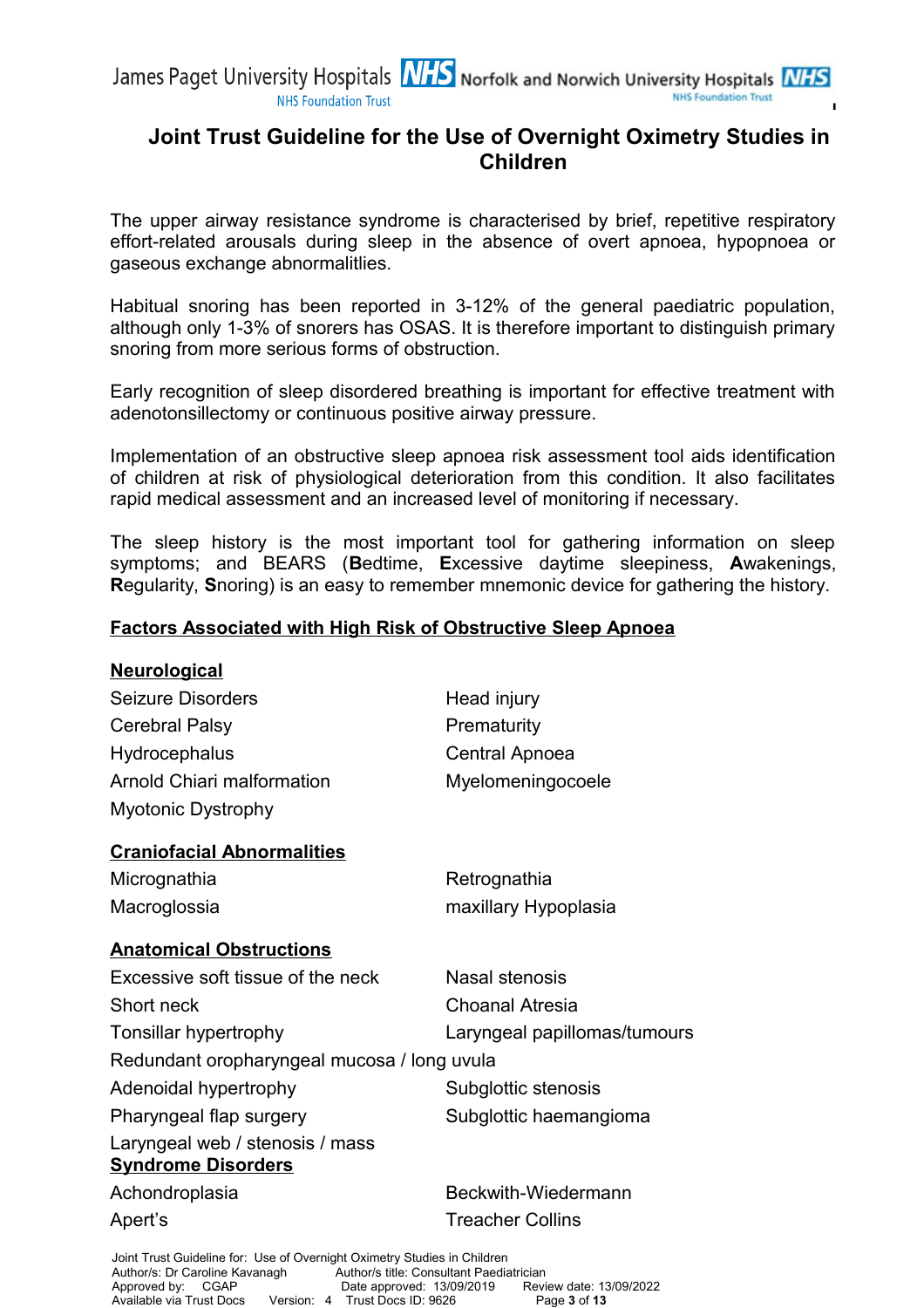**NHS Foundation Trust** 

| Stickler's            |
|-----------------------|
| <b>Fetal Alcohol</b>  |
| Marfan's              |
| Hemifacial microsomia |
|                       |

### **Other diseases**

| Hypothyroidism | Crouzon's disease         |
|----------------|---------------------------|
| Goitre         | Gastro-oesophageal reflux |
| Morbid obesity |                           |

### **Clinical History of Obstructive Sleep Apnoea Syndrome**

### **Symptoms occurring during sleep**

Snoring Witnessed apnoea Choking noises Increased work of breathing Paradoxical breathing Enuresis Restless sleep **Diaphoresis** Hyperextended neck Frequent awakenings Dry mouth

### **Symptoms occurring during wakefulness**

- Mouth breathing
- Nasal obstruction
- Poor school performance
- Aggressive behaviour
- Hyperactivity, irritability
- Attention deficit disorder, inattention
- Excessive daytime sleepiness
- Morning headaches

## **Physical Examination in Obstructive Sleep Apnoea Syndrome**

### **General**

Sleepiness

**Obesity** 

Failure to thrive / faltering growth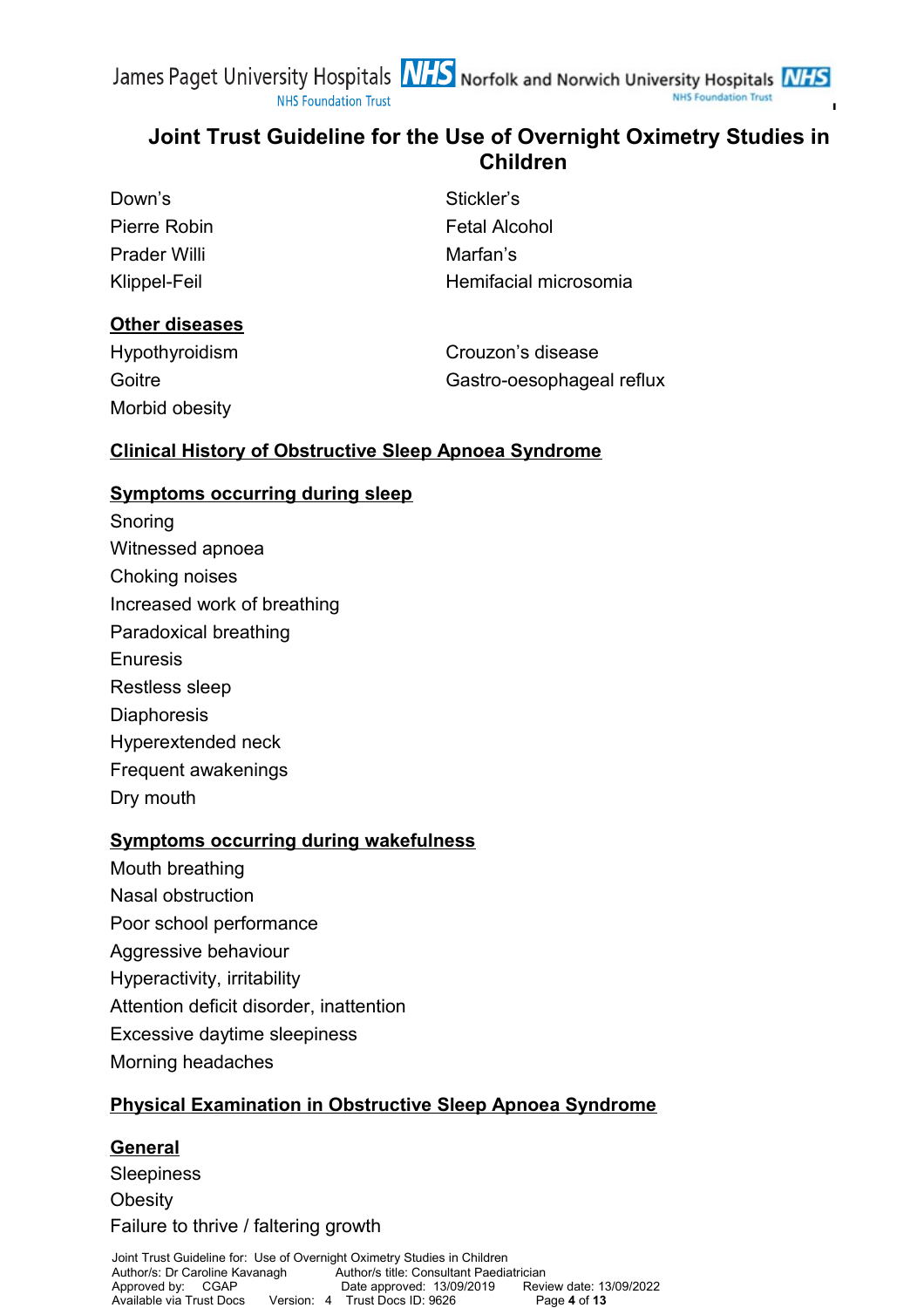

### **Head**

Swollen mucous membranes Deviated septum

Adenoidal features (infraorbital darkening, elongated face, mouth breathing) Tonsillar Hypertrophy High arched palate **Overbite** Crowded oropharynx **Macroglossia Glossoptosis** Midfacial hypoplasia Micrognathia/retrognathia

### **Cardiovascular Extremities**

Hypertension Clubbing (rare)

Loud P2 Oedema

**Overnight pulse oximetry testing with OSAS**

Pulse Oximetry is a method of non-invasive continuous monitoring of arterial oxygen saturation. The probe may be placed on an earlobe, finger, toe or foot (in the younger infant). Using spectrophotometric principles for recording, the pulse oximeter circumvents the complications associated with the transcutaneous measurement of the partial pressure of oxygen or the use of an indwelling arterial catheter.

In cases of OSAS, oximetry has shown to be a useful test if positive, with a low sensitivity (43%) and a high specificity (98%).

It has a positive predictive value of 97% indicating that a positive test is highly indicative of OSAS.

It is, however, not a useful test if negative. It has a 47% false negative rate which means that a negative test does not exclude the diagnosis of OSAS. This will be stated clearly in letters of reported sleep studies.

**Making a referral for an overnight oximetry study**

### **Initial Referral**

The referral can be made by any member of the paediatric team or ENT team or the GP when a history in keeping with OSAS is apparent in a child. A comment on the tonsillar examination would be useful where appropriate.

The referral may be because of congenital or acquired structural airway changes resulting in symptoms and signs of OSAS.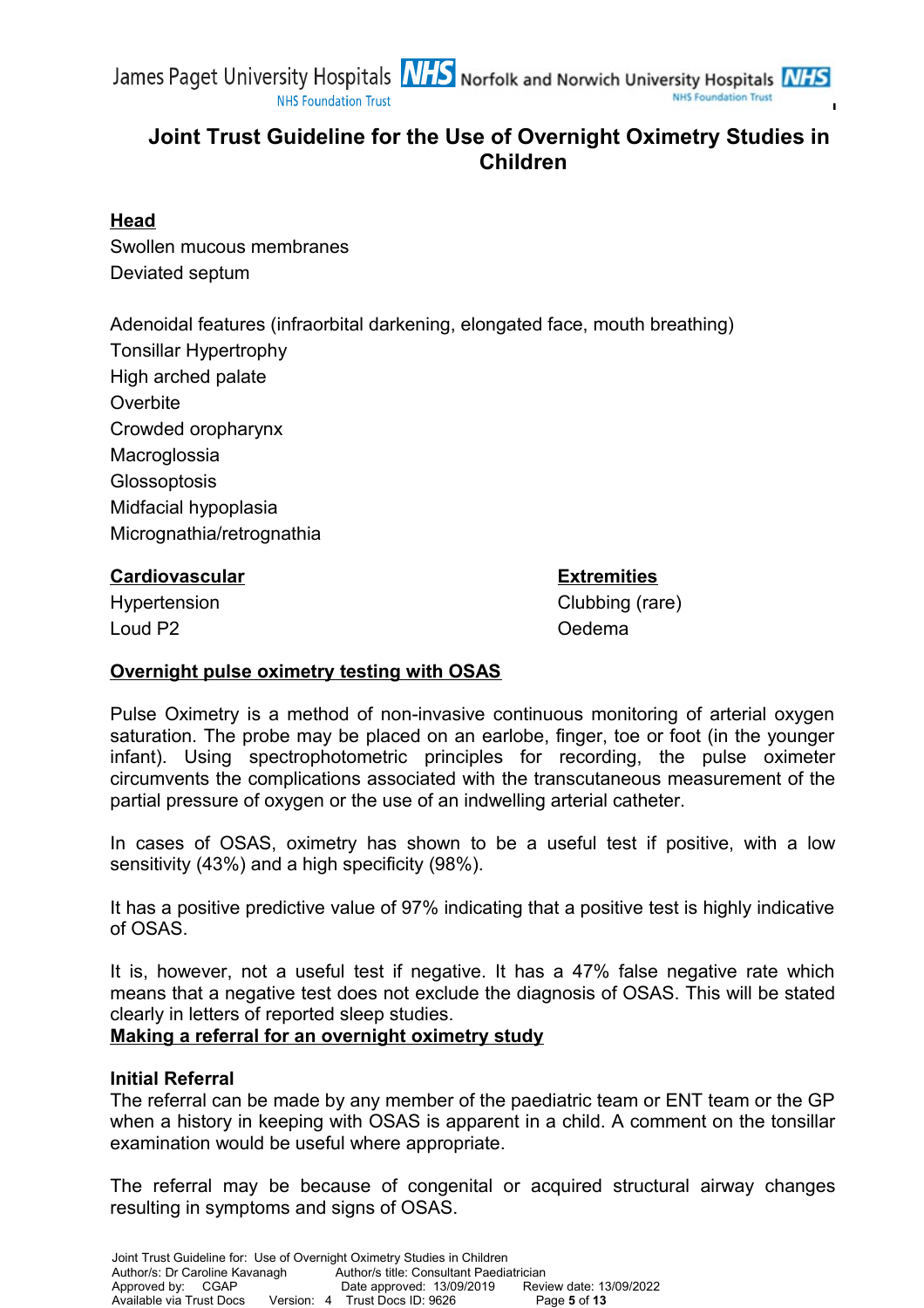It can also be made in circumstances where recurrent tonsillar infections cause faltering growth in a child who may need a tonsillectomy or an adenotonsillectomy.

A referral by a junior doctor or non medical MDT member for this test must be with the agreement of the named consultant for the child.

A written referral should be made to the **'Paediatric Respiratory Nursing Team'** stating clearly the reason behind the request. In some instances it may be more appropriate to refer to the respiratory team for a full respiratory assessment prior to an oximetry study (e.g. a child with Down's syndrome).

The endocrine team have devised a referral form for their MDT to use in their weight management clinic regarding referral for oximetry (Appendix 3).

### **The Process after referral.**

- 1. The referral will be put onto the electronic console by the staff at Rouen Road for the paediatric respiratory nursing team to review.
- 2. The paediatric respiratory nursing team will accept the referral. If there are any queries regarding the referral they will discuss it with Dr Kavanagh or Dr Upton.
- 3. Once accepted the patient will be placed on to the waiting list for the test.
- 4. Some urgent cases if discussed with the respiratory team can be arranged when the next available machine is ready. This is a respiratory consultant decision.
- 5. The respiratory nurse will send the family a letter asking them to make contact with the team regarding the test. If there is no response to this letter, they will send a letter one week later.

If there is still no response the case is passed to Dr Kavanagh/Dr Upton who will contact the initial referrer and GP and copy the parents. A letter will also be sent to the parents stating the reasons why this test is important and why they should attend. The paediatric respiratory nurses will also phone the family. If needed safeguarding checks will be undertaken. We endeavour to try to be as flexible as we can with the families and can offer an overnight stay for this test if necessary.

- 6. The parent is given an appointment with the respiratory nurse. They are then taught how to use the oximetry machine. They are also given a parental feedback form (Appendix 1) to write any relevant comments applicable to time when the study was done. Parents are asked to return the machine the following day for analysis.
- 7. The respiratory nurse downloads the study and creates a printout which is then passed to Dr Kavanagh / Dr Upton for reporting.
- 8. The consultant then reports the study on a standard format (Appendix 2) devised by Dr Kavanagh. This report will be generated within 2 weeks of the test being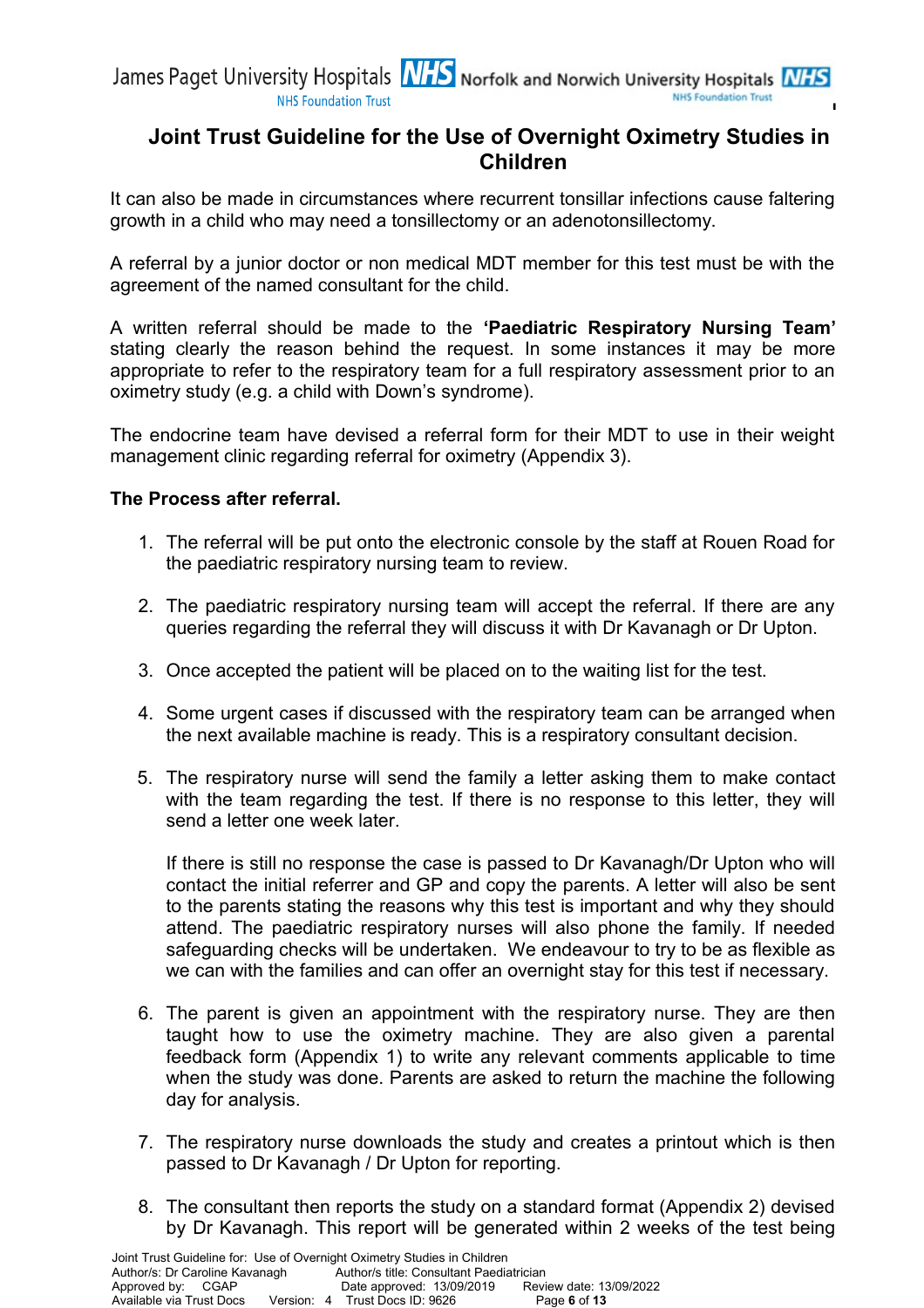undertaken. A letter is then generated and typed and sent to the referrer with advice.

9. If severe OSAS is apparent on the oximetry study the reporting consultant will email the referrer that day to make them aware of the result.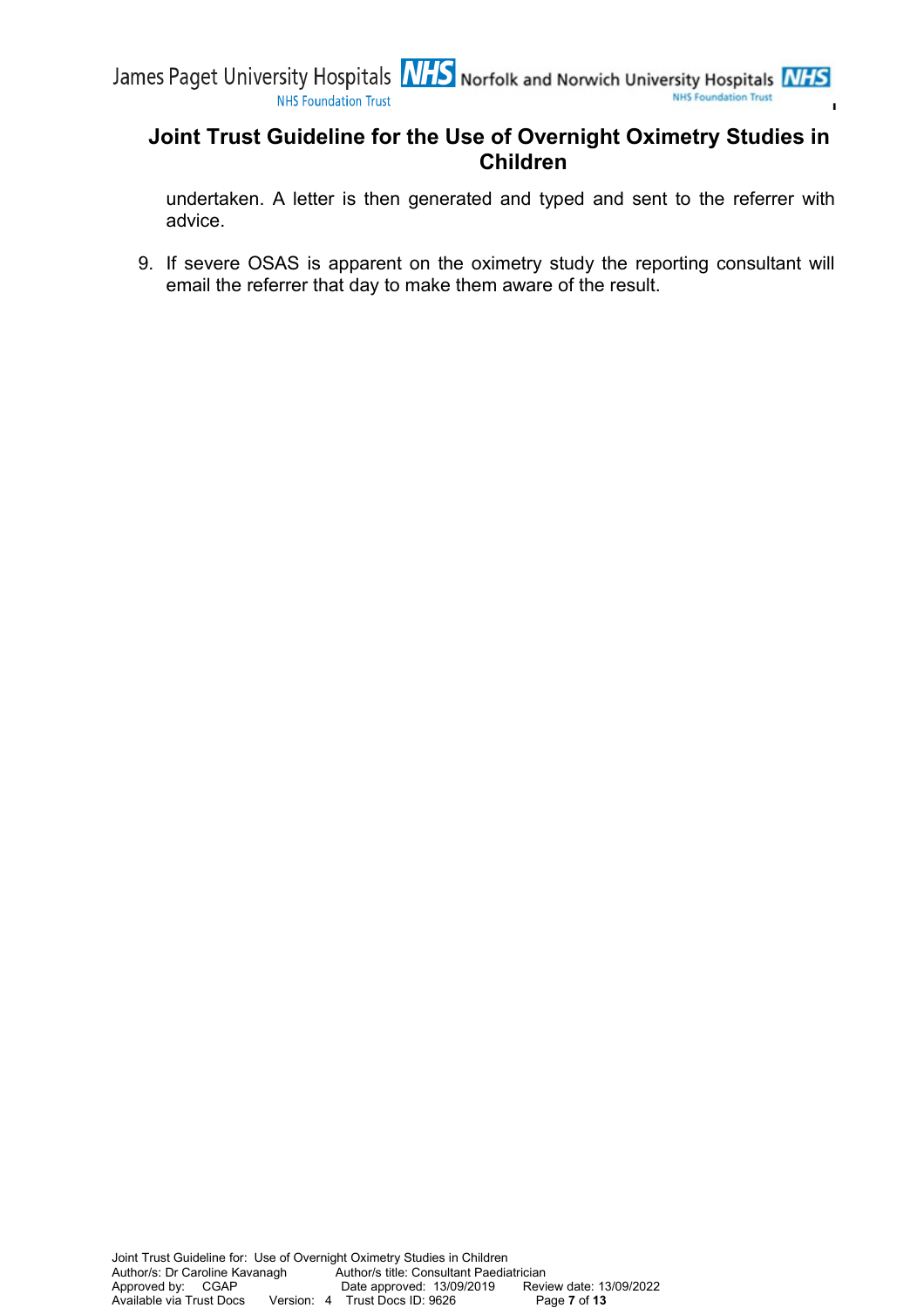### **Clinical audit standards**

To ensure that this guideline is compliant with the above standards, the following monitoring processes will be undertaken:

- Random reviews of the system to see whether referrals are appropriate
- Retrospective audit of the case notes to establish whether referrals were appropriate and what the waiting time for the test was. All tests should now be reported on a standard formatted page with comments added by Dr Kavanagh / Dr Upton. The time from the test being undertaken until a report is generated can also be audited.
- Review of all non attenders despite several letters and phone calls to be undertaken by Dr Kavanagh / Dr Upton who will contact the original referral source and GP.

### **Summary of development and consultation process undertaken before registration and dissemination**

The author listed above created this guideline on for use within the paediatric patients. During its review it was circulated for comment to consultants in the following teams:

Paediatric Medical, Paediatric Surgical, ENT consultants. It was also circulated amongst the paediatric Respiratory Nursing Team, Senior Paediatric Nurses and Clinical Governance.

All comments made have been addressed and incorporated where necessary in the document. This version has been approved by the Clinical Guidelines Assessment Panel.

### **Distribution list/ dissemination method**

Copies of the document are to be found in: -

- **The Trust Intranet**
- UEA NAM

### **References/ source documents**

- 1. Capdevila O, Kheirandish-Gozal L, Dayyat E, Gozal D. Pediatric Obstructive Sleep Apnea, Complications, Management and Long-term outcomes. *Proc Am Thorac Soc 2008; Vol 5; pp274-282.*
- 2. Schechter M and the section on Pediatric Pulmonology on Obstructive Sleep Apnoea Syndrome. Technical report: Diagnosis and Management of Childhood Obstructive Sleep Apnea syndrome. *Pediatrics 2002; 109; e69*
- 3. RCPCH Working Party on Sleep Physiology and Respiratory Control disorders in Childhood. Standards of services for children with disorders of sleep physiology. May 2008.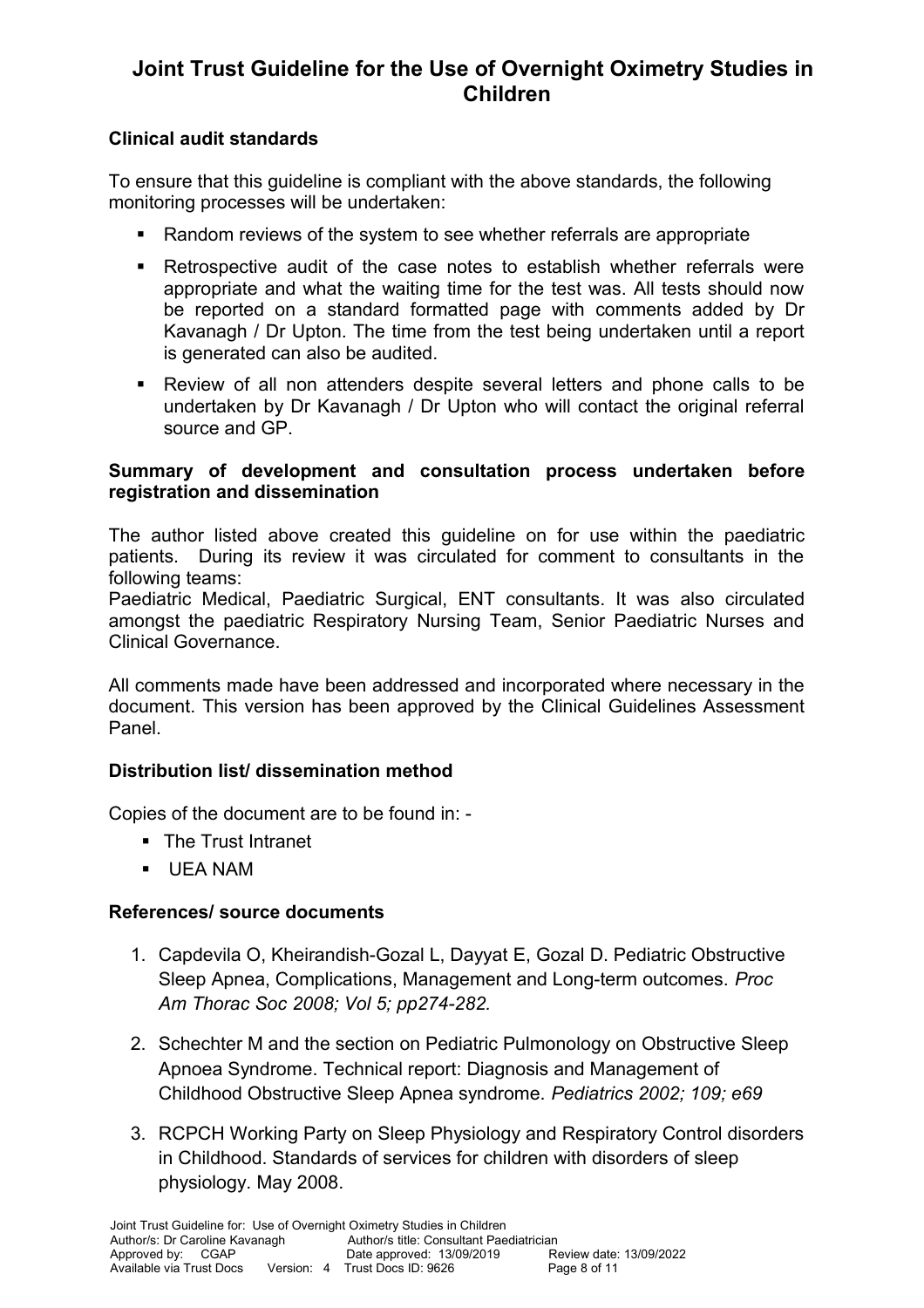- 4. MacLean J, Fitzsimons D, Fitzgerald D, Waters K. The spectrum of sleepdisordered breathing symptoms and respiratory events in infants with cleft lip and/or palate. *Arch Dis Child 2012; 97; 1058-1063*
- 5. Brouillette R, Morielli A, Leimanis A, Waters K, Luciano R, Ducharme F. Nocturnal Pulse oximetry as an Abbreviated Testing Modality for Pediatric Obstructive Sleep Apnea. *Pediatrics 2000; 105; 405-412*
- 6. Katz E, Ambrosio C. Pathophysiology of Pediatric Obstructive Sleep Apnea. *Proc Am Thorac Soc 2008; Vol 5; pp253-262*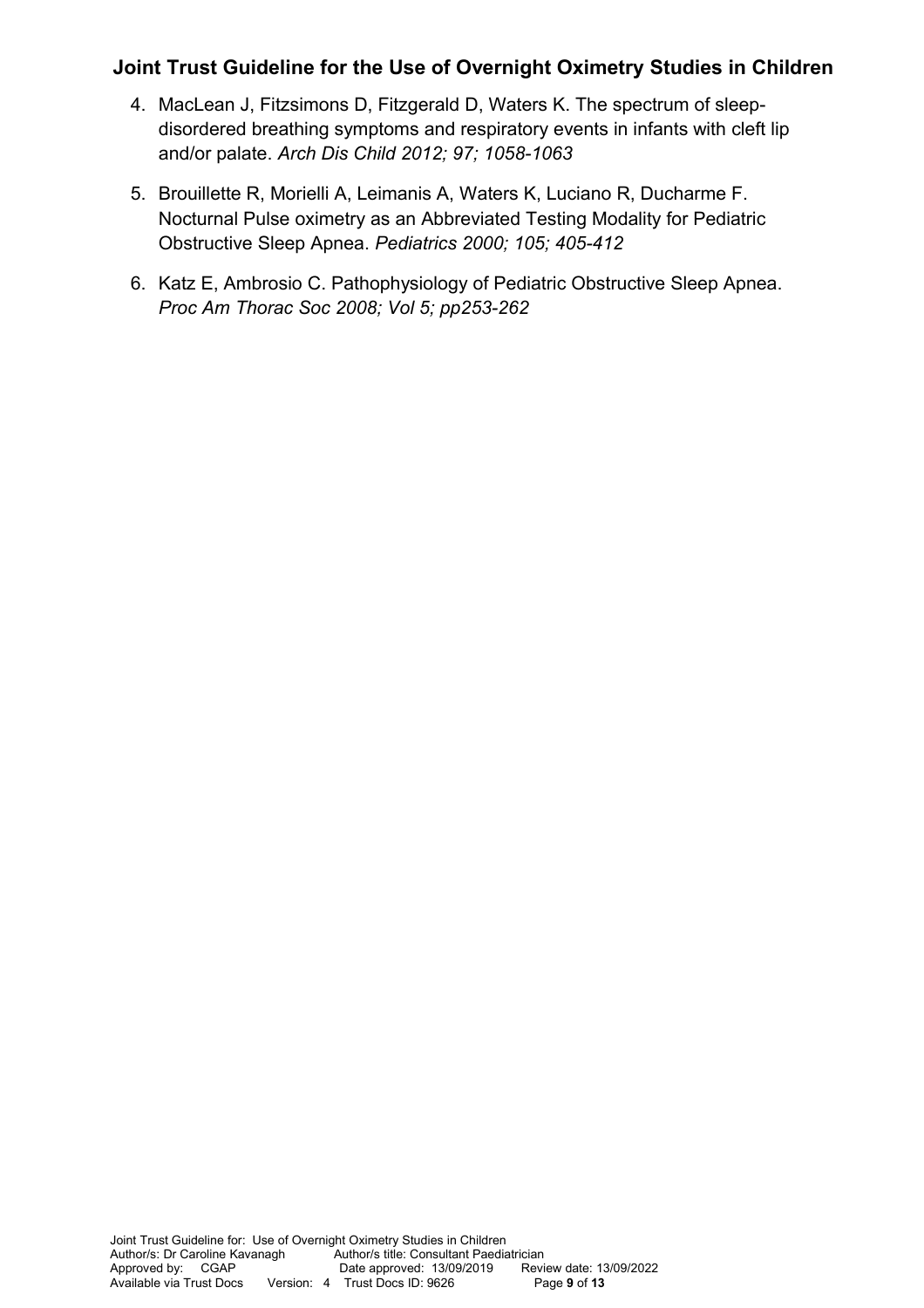### **Appendices**

**Appendix 1: Parental assessment of oximetry study sleep**

| <b>HOSPITAL NUMBER:</b>                                               |
|-----------------------------------------------------------------------|
| <b>NAME:</b>                                                          |
| <b>DATE OF BIRTH:</b>                                                 |
| <b>CONSULTANT:</b>                                                    |
| <b>TODAYS DATE:</b>                                                   |
| <b>AGREED DATE MACHINE TO BE RETURNED:</b>                            |
| A delay in returning the machine could affect your child's treatment. |
| <b>MASIMO NUMBER:</b>                                                 |
| 16 16691  16 21844  1622666                                           |
| Time $\Box$ Date $\Box$ Alarms $\Box$                                 |
| Is child currently on oxygen? If yes how much?                        |

**Start time of study……..**

**End Time Of study…….**

**Please note time of any unusual incidents and write what happened.**

**Was the study representative of what usually happens or not? (And if not what was different?)** 

**Thank you for your co-operation with this. The study will be downloaded and given to your child's doctor who will inform you of the results. This may take 3 weeks. If you wish to discuss this further please contact the paediatric respiratory nursing team on telephone number 01603287851 in the first instance.**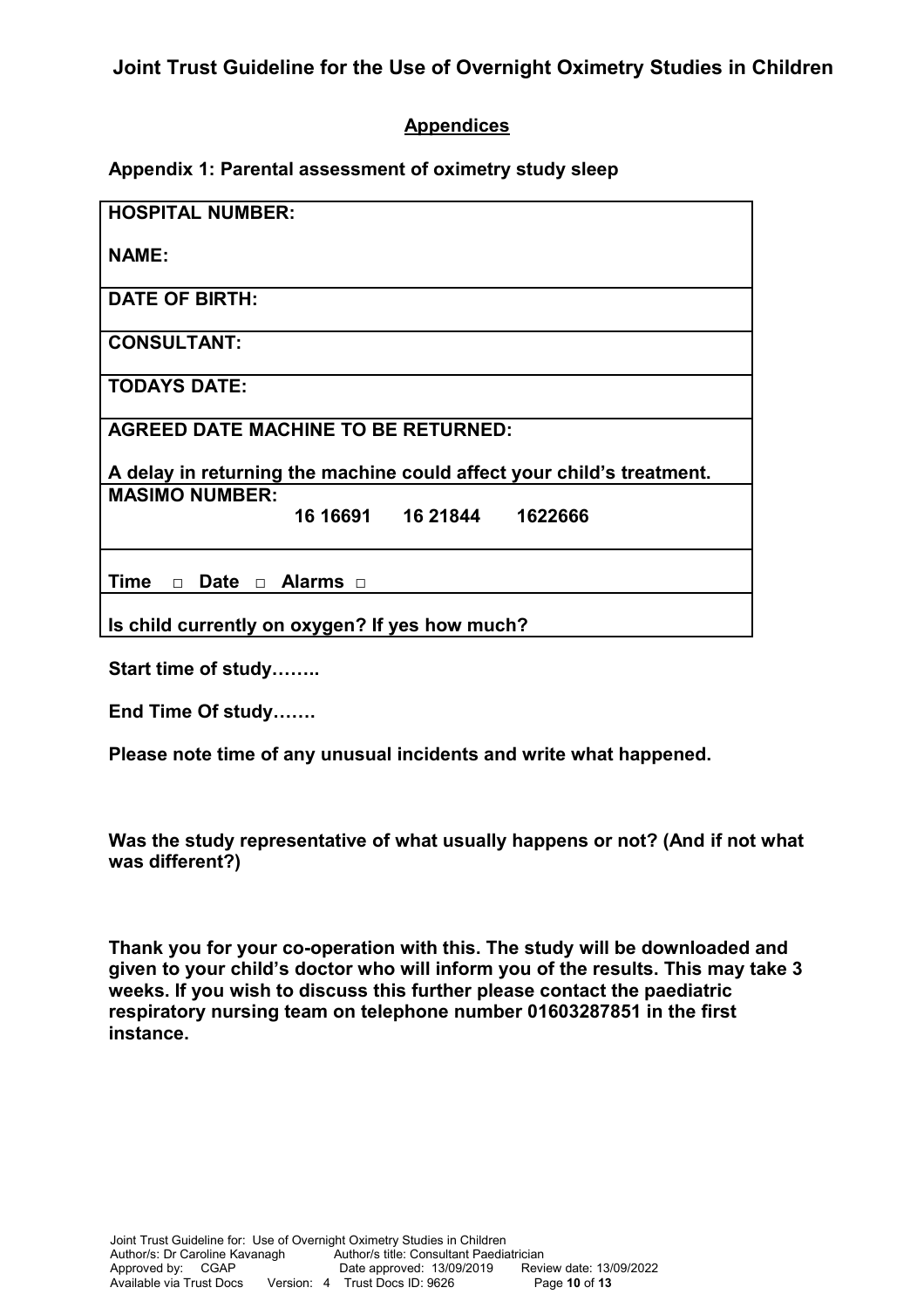## **Appendix 2: Consultant oximetry reporting form**

| Name                                |  |
|-------------------------------------|--|
| <b>Hospital Number</b>              |  |
| Age at time of study                |  |
| Date of study                       |  |
| Length of oximetry recording        |  |
| Mean oxygen saturation              |  |
| Number of desaturations of >4%      |  |
| Number of desaturations/hr          |  |
| Length of time with saturations<90% |  |
| Desaturation index                  |  |
| Number of desaturations <90%        |  |
| Number of desaturations <85%        |  |
| Number of desaturations <80%        |  |
| Number of desaturations <75%        |  |
| Number of desaturations <70%        |  |
|                                     |  |
| Number of cluster desaturations     |  |
|                                     |  |
| Summary                             |  |
|                                     |  |
|                                     |  |
|                                     |  |
|                                     |  |
|                                     |  |
|                                     |  |
|                                     |  |
|                                     |  |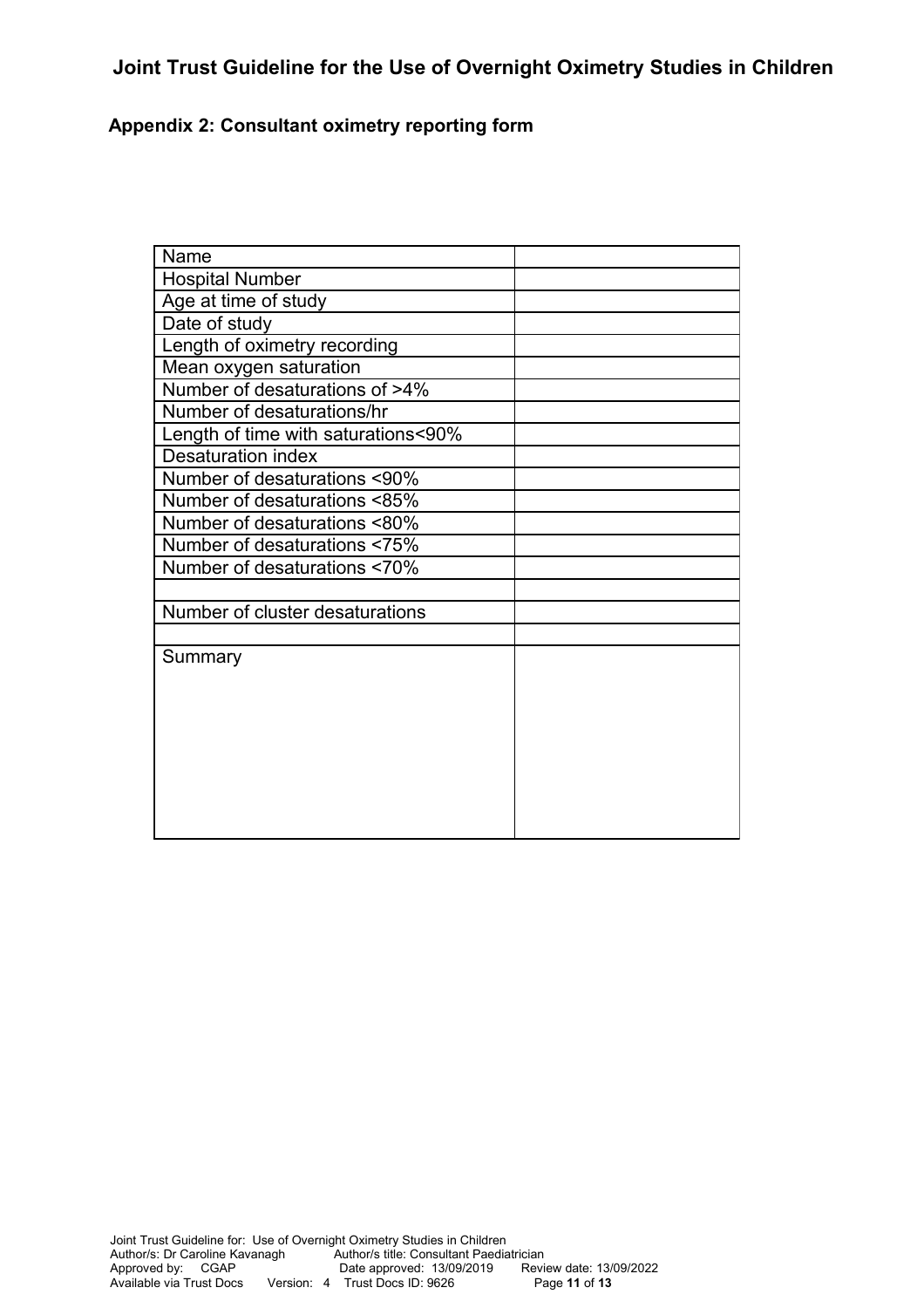# **Appendix 3: Weight management oximetry referral suitability form**

|                                                                                                                                                                                                                                                                                      |                                                                                                                                                                                                                                                                                                                     | <b>Name</b><br><b>Address</b><br><b>General Practitioner</b> | Date of Birth |  |
|--------------------------------------------------------------------------------------------------------------------------------------------------------------------------------------------------------------------------------------------------------------------------------------|---------------------------------------------------------------------------------------------------------------------------------------------------------------------------------------------------------------------------------------------------------------------------------------------------------------------|--------------------------------------------------------------|---------------|--|
|                                                                                                                                                                                                                                                                                      |                                                                                                                                                                                                                                                                                                                     | Risk Assessment for Obstructive Sleep Apnoea                 | Use Label     |  |
| The Risk Assessment is intended to highlight children at increased risk of adverse outcomes<br>from Obstructive Sleep Apnoea (OSA). The risk assessment looks at predisposing conditions,<br>aggravating factors and determines the need for overnight oxygen saturation monitoring. |                                                                                                                                                                                                                                                                                                                     |                                                              |               |  |
|                                                                                                                                                                                                                                                                                      | The risk assessment is appropriate for any child who is suspected of having OSA. After<br>determining the score, consider the need for oximetry. If oximetry is indicated, copy the<br>form and send it to the Paediatric Respiratory Specialist Nurses (Helen Shorten, Alison<br>Betteridge and Catherine Moates). |                                                              |               |  |
|                                                                                                                                                                                                                                                                                      |                                                                                                                                                                                                                                                                                                                     | Score 2 points for each positive finding                     | <b>Total</b>  |  |
|                                                                                                                                                                                                                                                                                      | Syndrome associated with reduced muscle tone (eg Down's<br>$\bullet$<br>Syndrome, Prader-Willi Syndrome, known neuromuscular<br>disorder) $\Box$                                                                                                                                                                    |                                                              |               |  |
| Predisposin                                                                                                                                                                                                                                                                          | Laryngomalacia $\Box$<br>$\bullet$                                                                                                                                                                                                                                                                                  |                                                              |               |  |
| Conditions                                                                                                                                                                                                                                                                           | Known anatomical abnormality of the airway $\Box$                                                                                                                                                                                                                                                                   |                                                              |               |  |
| [Maximum<br>4 points]                                                                                                                                                                                                                                                                | Cranio-Facial Malformation (eg Cleft Palate, Pierre-Robin<br>$\bullet$<br>Syndrome, Treacher Collins' Syndrome) □                                                                                                                                                                                                   |                                                              |               |  |
|                                                                                                                                                                                                                                                                                      | Skeletal Dysplasia (eg Achondroplasia/Hypochondroplasia) $\Box$<br>$\bullet$                                                                                                                                                                                                                                        |                                                              |               |  |
|                                                                                                                                                                                                                                                                                      | Morbid Obesity (BMI > 98 <sup>th</sup> centile) $\Box$<br>$\bullet$                                                                                                                                                                                                                                                 |                                                              |               |  |
|                                                                                                                                                                                                                                                                                      |                                                                                                                                                                                                                                                                                                                     | Score 1 point for each positive finding                      | <b>Total</b>  |  |
|                                                                                                                                                                                                                                                                                      | Snoring ( $>$ 3nights/week) $\Box$<br>$\bullet$                                                                                                                                                                                                                                                                     |                                                              |               |  |
| Nocturnal<br>Symptoms<br>[Maximum                                                                                                                                                                                                                                                    | Audible Obstruction during sleep $\Box$<br>$\bullet$                                                                                                                                                                                                                                                                |                                                              |               |  |
|                                                                                                                                                                                                                                                                                      | Repeated nocturnal waking $\square$                                                                                                                                                                                                                                                                                 |                                                              |               |  |
| 3 points]                                                                                                                                                                                                                                                                            | Visible respiratory effort during sleep $\Box$<br>$\bullet$                                                                                                                                                                                                                                                         |                                                              |               |  |
|                                                                                                                                                                                                                                                                                      | Neck extension during sleep $\square$<br>$\bullet$                                                                                                                                                                                                                                                                  |                                                              |               |  |